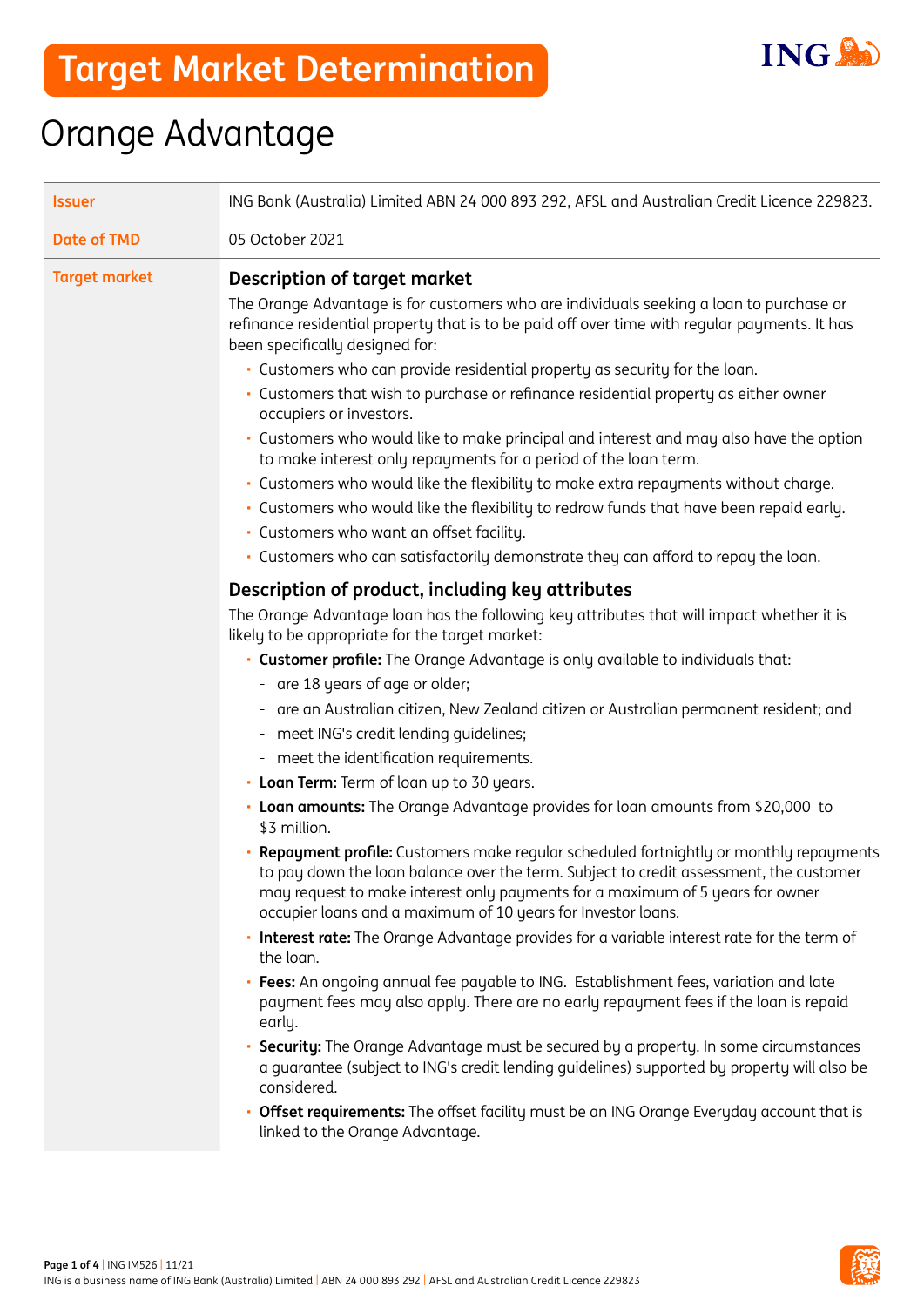| in the target market<br>facility or redraw funds that have been repaid early.<br>. Likely financial situation: Customers who meet ING's credit lending quidelines.<br>. Likely needs: Customers who need funds to refinance an existing home loan or to<br>purchase residential property for owner occupier or investor purposes.<br>Classes of consumers for whom the product is clearly unsuitable<br>The Orange Advantage would not suit customers who do not meet ING's credit lending<br>guidelines. For example, this could be someone who does not have a steady income,<br>customers who are under the age of 18, customers who are not an Australian resident<br>or customers who have expenses that indicate they cannot afford the loan. The Orange<br>Advantage is not suitable for customers who require a fixed interest rate.<br><b>Distribution conditions</b><br><b>Distribution</b><br>conditions<br>The Orange Advantage is distributed through the following channels:<br>· ING website;<br>is received via the ING website); and<br>· ING accredited brokers who:<br>- hold an Australian Credit Licence ("ACL"); or<br>- are a credit representative or employee of an ACL Holder.<br>and considered as part of the product governance process. Currently, advertising of the<br>channels, direct electronic communications and telecommunications to customers whom<br>have opted in to these communications.<br>Customers can communicate with the ING staff directly regarding the Orange Advantage<br>follow scripting when communicating with a customer about the product.<br>and authorisations, carry out accreditation information sessions and receive guidance<br>material in relation to ING's processes and procedures. | <b>Target market</b><br>(continued) | • Variation Options: The Orange Advantage includes optional variations such as loan<br>portability, substitution of security, principal reduction, an increase to the loan amount<br>(subject to ING's credit lending quidelines) and repayment switch.<br>Note: In the instance of a loan split, in which a customer has the option to delegate loan<br>amounts across more than one home loan product, conditions apply only to the portion of<br>the loan in which is deemed an Orange Advantage. |  |  |  |
|------------------------------------------------------------------------------------------------------------------------------------------------------------------------------------------------------------------------------------------------------------------------------------------------------------------------------------------------------------------------------------------------------------------------------------------------------------------------------------------------------------------------------------------------------------------------------------------------------------------------------------------------------------------------------------------------------------------------------------------------------------------------------------------------------------------------------------------------------------------------------------------------------------------------------------------------------------------------------------------------------------------------------------------------------------------------------------------------------------------------------------------------------------------------------------------------------------------------------------------------------------------------------------------------------------------------------------------------------------------------------------------------------------------------------------------------------------------------------------------------------------------------------------------------------------------------------------------------------------------------------------------------------------------------------------------------------------------------------------------------------------|-------------------------------------|------------------------------------------------------------------------------------------------------------------------------------------------------------------------------------------------------------------------------------------------------------------------------------------------------------------------------------------------------------------------------------------------------------------------------------------------------------------------------------------------------|--|--|--|
|                                                                                                                                                                                                                                                                                                                                                                                                                                                                                                                                                                                                                                                                                                                                                                                                                                                                                                                                                                                                                                                                                                                                                                                                                                                                                                                                                                                                                                                                                                                                                                                                                                                                                                                                                            |                                     | Description of likely objectives, financial situation and needs of customers                                                                                                                                                                                                                                                                                                                                                                                                                         |  |  |  |
|                                                                                                                                                                                                                                                                                                                                                                                                                                                                                                                                                                                                                                                                                                                                                                                                                                                                                                                                                                                                                                                                                                                                                                                                                                                                                                                                                                                                                                                                                                                                                                                                                                                                                                                                                            |                                     | · Likely objectives: Customers who are seeking a home loan with a variable interest rate<br>and the ability to make additional repayments, pay down the loan early, use an offset                                                                                                                                                                                                                                                                                                                    |  |  |  |
|                                                                                                                                                                                                                                                                                                                                                                                                                                                                                                                                                                                                                                                                                                                                                                                                                                                                                                                                                                                                                                                                                                                                                                                                                                                                                                                                                                                                                                                                                                                                                                                                                                                                                                                                                            |                                     |                                                                                                                                                                                                                                                                                                                                                                                                                                                                                                      |  |  |  |
|                                                                                                                                                                                                                                                                                                                                                                                                                                                                                                                                                                                                                                                                                                                                                                                                                                                                                                                                                                                                                                                                                                                                                                                                                                                                                                                                                                                                                                                                                                                                                                                                                                                                                                                                                            |                                     |                                                                                                                                                                                                                                                                                                                                                                                                                                                                                                      |  |  |  |
|                                                                                                                                                                                                                                                                                                                                                                                                                                                                                                                                                                                                                                                                                                                                                                                                                                                                                                                                                                                                                                                                                                                                                                                                                                                                                                                                                                                                                                                                                                                                                                                                                                                                                                                                                            |                                     |                                                                                                                                                                                                                                                                                                                                                                                                                                                                                                      |  |  |  |
|                                                                                                                                                                                                                                                                                                                                                                                                                                                                                                                                                                                                                                                                                                                                                                                                                                                                                                                                                                                                                                                                                                                                                                                                                                                                                                                                                                                                                                                                                                                                                                                                                                                                                                                                                            |                                     |                                                                                                                                                                                                                                                                                                                                                                                                                                                                                                      |  |  |  |
|                                                                                                                                                                                                                                                                                                                                                                                                                                                                                                                                                                                                                                                                                                                                                                                                                                                                                                                                                                                                                                                                                                                                                                                                                                                                                                                                                                                                                                                                                                                                                                                                                                                                                                                                                            |                                     |                                                                                                                                                                                                                                                                                                                                                                                                                                                                                                      |  |  |  |
|                                                                                                                                                                                                                                                                                                                                                                                                                                                                                                                                                                                                                                                                                                                                                                                                                                                                                                                                                                                                                                                                                                                                                                                                                                                                                                                                                                                                                                                                                                                                                                                                                                                                                                                                                            |                                     |                                                                                                                                                                                                                                                                                                                                                                                                                                                                                                      |  |  |  |
|                                                                                                                                                                                                                                                                                                                                                                                                                                                                                                                                                                                                                                                                                                                                                                                                                                                                                                                                                                                                                                                                                                                                                                                                                                                                                                                                                                                                                                                                                                                                                                                                                                                                                                                                                            |                                     |                                                                                                                                                                                                                                                                                                                                                                                                                                                                                                      |  |  |  |
|                                                                                                                                                                                                                                                                                                                                                                                                                                                                                                                                                                                                                                                                                                                                                                                                                                                                                                                                                                                                                                                                                                                                                                                                                                                                                                                                                                                                                                                                                                                                                                                                                                                                                                                                                            |                                     | Directly via the ING Call Centre channel (who will also be the contact once an application                                                                                                                                                                                                                                                                                                                                                                                                           |  |  |  |
|                                                                                                                                                                                                                                                                                                                                                                                                                                                                                                                                                                                                                                                                                                                                                                                                                                                                                                                                                                                                                                                                                                                                                                                                                                                                                                                                                                                                                                                                                                                                                                                                                                                                                                                                                            |                                     |                                                                                                                                                                                                                                                                                                                                                                                                                                                                                                      |  |  |  |
|                                                                                                                                                                                                                                                                                                                                                                                                                                                                                                                                                                                                                                                                                                                                                                                                                                                                                                                                                                                                                                                                                                                                                                                                                                                                                                                                                                                                                                                                                                                                                                                                                                                                                                                                                            |                                     |                                                                                                                                                                                                                                                                                                                                                                                                                                                                                                      |  |  |  |
|                                                                                                                                                                                                                                                                                                                                                                                                                                                                                                                                                                                                                                                                                                                                                                                                                                                                                                                                                                                                                                                                                                                                                                                                                                                                                                                                                                                                                                                                                                                                                                                                                                                                                                                                                            |                                     |                                                                                                                                                                                                                                                                                                                                                                                                                                                                                                      |  |  |  |
|                                                                                                                                                                                                                                                                                                                                                                                                                                                                                                                                                                                                                                                                                                                                                                                                                                                                                                                                                                                                                                                                                                                                                                                                                                                                                                                                                                                                                                                                                                                                                                                                                                                                                                                                                            |                                     | Any advertising relating to the Orange Advantage is directed to an appropriate target market<br>Orange Advantage can occur through the following channels: television, print media, digital                                                                                                                                                                                                                                                                                                          |  |  |  |
|                                                                                                                                                                                                                                                                                                                                                                                                                                                                                                                                                                                                                                                                                                                                                                                                                                                                                                                                                                                                                                                                                                                                                                                                                                                                                                                                                                                                                                                                                                                                                                                                                                                                                                                                                            |                                     | through the call centre. ING call centre staff are trained to give information about the product<br>but not advice around the suitability to a customer's individual situation and are required to                                                                                                                                                                                                                                                                                                   |  |  |  |
|                                                                                                                                                                                                                                                                                                                                                                                                                                                                                                                                                                                                                                                                                                                                                                                                                                                                                                                                                                                                                                                                                                                                                                                                                                                                                                                                                                                                                                                                                                                                                                                                                                                                                                                                                            |                                     | Alternatively a customer can discuss the Orange Advantage directly with an ING accredited<br>broker. ING takes steps to ensure that its accredited brokers hold the required qualifications                                                                                                                                                                                                                                                                                                          |  |  |  |
| The Orange Advantage can only be offered to customers after ING collects the required<br>customer information and applies its credit lending quidelines.                                                                                                                                                                                                                                                                                                                                                                                                                                                                                                                                                                                                                                                                                                                                                                                                                                                                                                                                                                                                                                                                                                                                                                                                                                                                                                                                                                                                                                                                                                                                                                                                   |                                     |                                                                                                                                                                                                                                                                                                                                                                                                                                                                                                      |  |  |  |
| prospective customers to review the relevant ING product information page and include<br>details of where to find the TMDs.                                                                                                                                                                                                                                                                                                                                                                                                                                                                                                                                                                                                                                                                                                                                                                                                                                                                                                                                                                                                                                                                                                                                                                                                                                                                                                                                                                                                                                                                                                                                                                                                                                |                                     | In case of a comparison site provider, information about the product on their site must direct                                                                                                                                                                                                                                                                                                                                                                                                       |  |  |  |

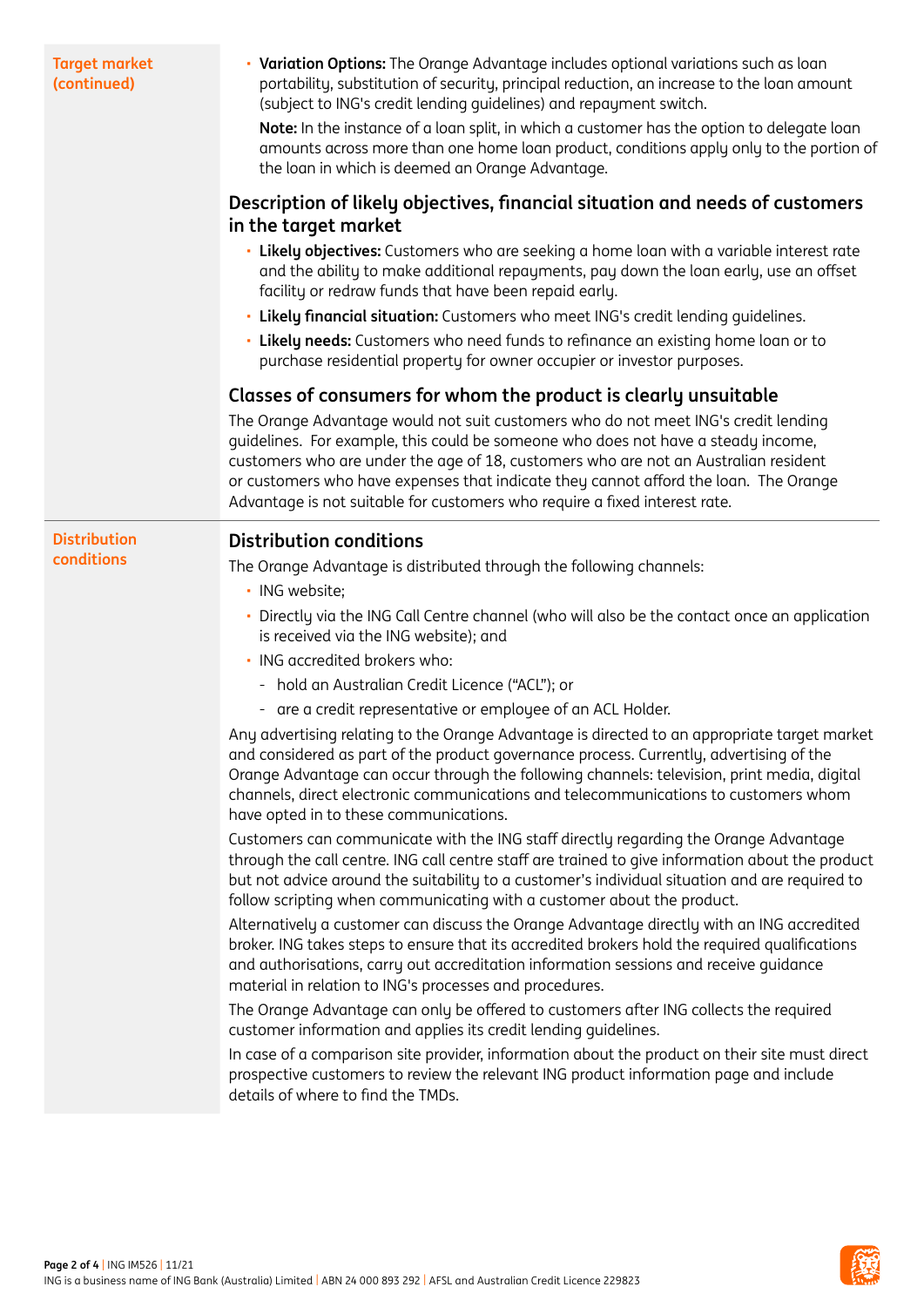| <b>Distribution</b><br>conditions<br>(continued) | Why the distribution conditions and restrictions will make it more likely<br>that the customers who acquire the product are in the target market<br>The distribution channels and conditions make it likely that the consumers who acquire the<br>product are in the target market by:<br>ensuring that customers will have been provided with sufficient information about the<br>×.<br>product;<br>ensuring ING call centre staff are trained to understand the key product attributes and<br>the target market for the products they discuss with customers;<br>requiring customers to provide specific information, disclosure and evidence to confirm<br>they meet eligibility requirements for the product and ING's lending criteria; and<br>ensuring that only customers who meet the eligibility criteria for the product and our<br>lending criteria are offered the product.                                                                                                      |
|--------------------------------------------------|----------------------------------------------------------------------------------------------------------------------------------------------------------------------------------------------------------------------------------------------------------------------------------------------------------------------------------------------------------------------------------------------------------------------------------------------------------------------------------------------------------------------------------------------------------------------------------------------------------------------------------------------------------------------------------------------------------------------------------------------------------------------------------------------------------------------------------------------------------------------------------------------------------------------------------------------------------------------------------------------|
| <b>Review triggers</b>                           | The review triggers that would reasonably suggest that the TMD is no longer appropriate<br>include:<br>• There is a significant dealing in the Orange Advantage which is not consistent with this<br>determination.<br>• A significant increase beyond expected levels in complaints or a significant change in the<br>nature of complaints relating to the product.<br>· There is a material change in the eligibility requirements for the product, our lending<br>criteria or key features or terms and conditions of the product.<br>• There is a material change in the way we distribute the product.<br>A material change in law, a court decision, or ASIC regulatory guidance that impacts the<br>Orange Advantage.<br>Any other event occurs or information is received that reasonably suggests the<br>determination is no longer appropriate (for example, a proportionately high number of<br>customers beyond expected levels pay out or refinance their loan within 2 years). |
| <b>Review periods</b>                            | First review date: 05 October 2022<br>Periodic reviews: The TMD will be reviewed annually within each consecutive 12 month period.                                                                                                                                                                                                                                                                                                                                                                                                                                                                                                                                                                                                                                                                                                                                                                                                                                                           |